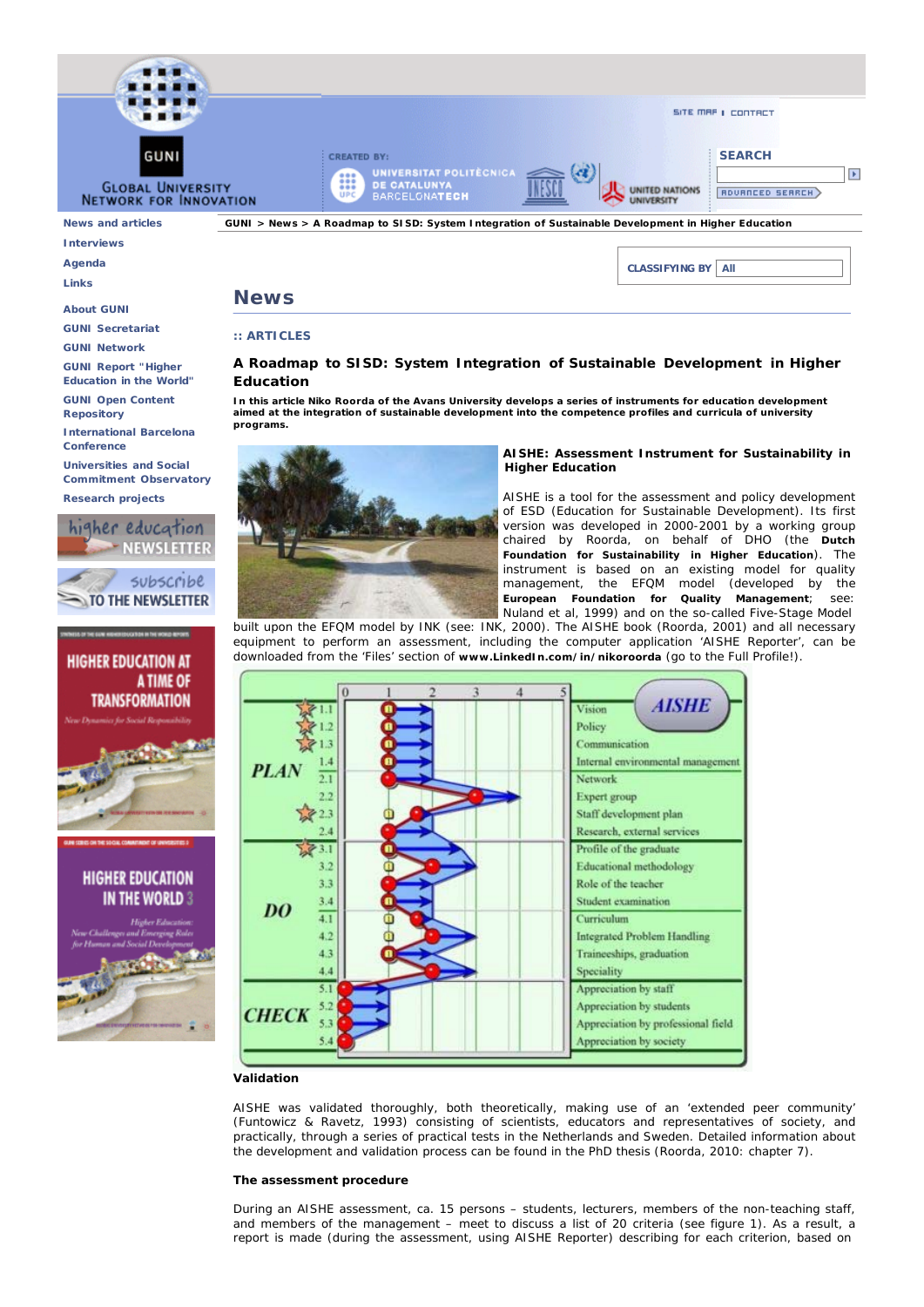



世界高等教育报告 大学的财政问题 **HIGHER EDUCATION IN THE WORLD 2006** The Financing of Univers Е

**Williams** 

consensus among the participants:

- a description of the *present situation*, both in words and expressed as a number (the development stage, between 0 and 5);
- a description of a *desired situation*, to be realized at a date that was decided on beforehand, usually within a period of e.g. one or two years, also both in words and as a number;
- a description of how these desired targets are to be realized;
- a graphical overview of the present and the desired situation (as shown in figure 1).

## **The Certificate of Education for Sustainable Development**

Based on the results of an AISHE assessment, a university department (i.e. a faculty, a study program, etc.) can be awarded with the 'Certificate of Education for Sustainable Development'. This is a star system, varying from one till four stars (see figure 1). The level of three stars is described as equal to '*SISD*', an abbreviation of '*System Integration of Sustainable Development'*, a state in which sustainability has become an intrinsic aspect of the very identity of a (part of a) university. Case studies in Roorda (2010) illustrate the impact of SISD on a university and its education. Such case studies also show that AISHE is a suitable tool for policy development and implementation, starting from a situation in which a university sets its first steps of integration of sustainability in its education, towards the realization of SISD, making use of repeated quality cycles ('Deming cycles'), each applying an AISHE assessment.

In order to guarantee the quality of the Certificate, AISHE assessments aiming at certification can only be chaired by qualified AISHE assessors, possessing the Assessor Certificate. The first step towards this Certificate is a three-day training course.

#### **Dissemination, recognition and reviews**

AISHE has been applied hundreds of times, in a range of countries: Netherlands, Belgium, Spain, Sweden, Germany, Austria, Ukraine, Bangladesh and Brazil. Case studies can be found in Roorda (2004), Roorda and Pérez Salgado (2007), Roorda & Martens (2008), and in the PhD thesis (Roorda, 2010).

The Certificate of Education for Sustainable Development has been awarded ca. 50 times.

AISHE and the Certificate were formally recognized in 2007 by the Dutch and Flemish Accreditation Organization of Higher Education (NVAO). Reviews of AISHE were published by e.g. Shriberg (2002), Lozano-Ros (2003), Cole (2003), Van Dam-Mieras et al (2007), Jansen (2008) and Clarke & Couri (2009).

AISHE was described or mentioned in publications dedicated to ESD in e.g. Belarus (Van Oyen, 2008), Asia (Maguire, 2009), Africa (MESA, 2006), Canada (Cole, 2003), Belarus (Martsinkevich, 2008), Portugal (Fernandes Damião Madeira, 2008), Brazil (Santos da Silva, 2005) and Australia (Lang et al, 2006).

## **AISHE 2.0**

The first version of AISHE focuses on education and on the underlying mission and philosophy of a university (department). Not much attention is given to the other main roles of a university in relation to sustainable development: its research, operations and community outreach.

As more and more desires reached Roorda to enlarge the scope of AISHE, in 2008 an international project started to redevelop AISHE. At the end of 2010, the development of AISHE 2.0 as a draft instrument has been finished, the new tool having a modular structure (see figure 2). The validation process however is not yet completed, and this process might yet lead to alterations of the instrument. For the validation process, cooperation will be desired with recognized international organizations and networks, e.g. UNU, GUNI, ISLE and EMSU.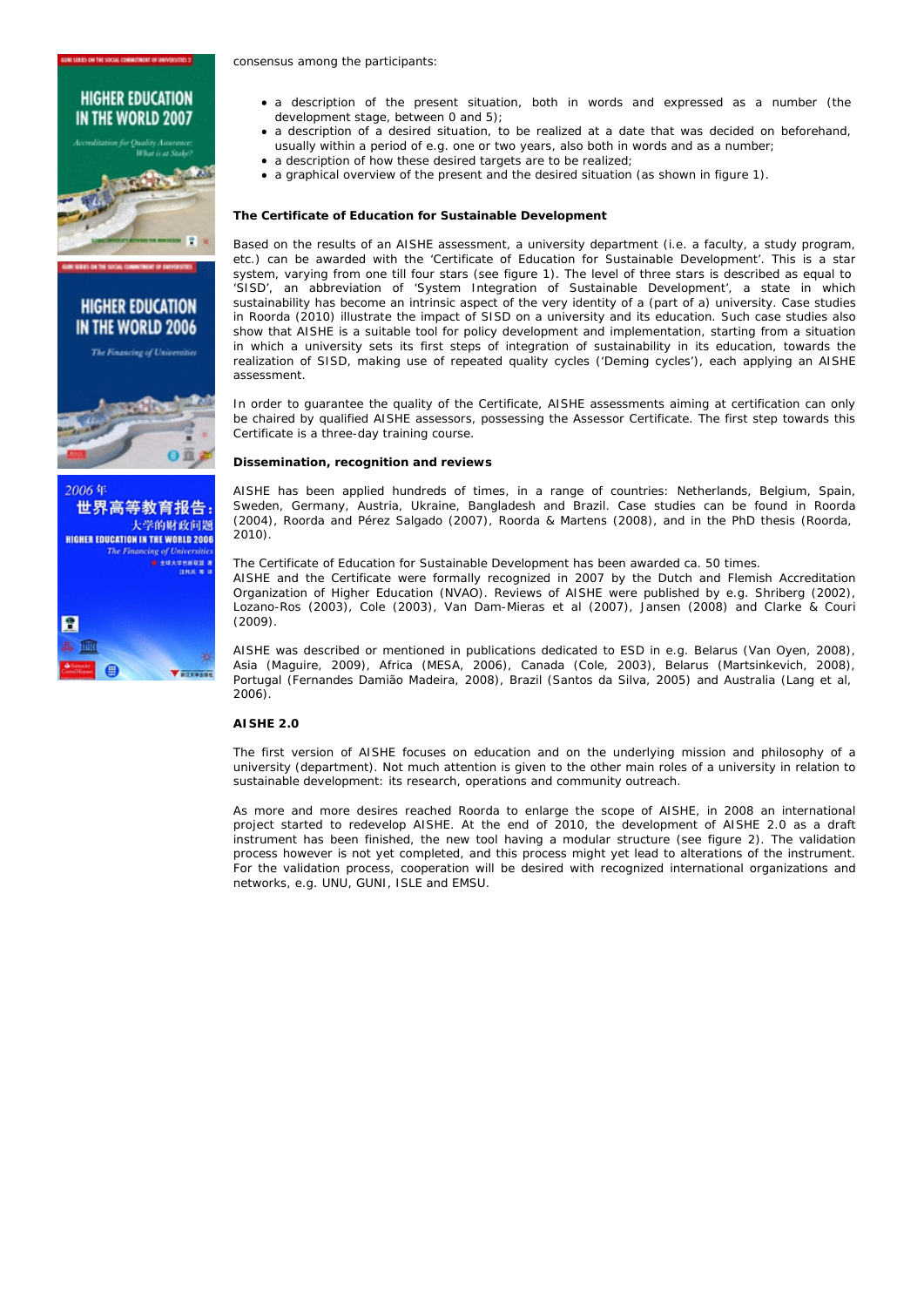|       |                           | Certification<br><b>Reporting</b><br><b>AISHE 2.0</b> |                                                 |                                                                      |   |                          |            |
|-------|---------------------------|-------------------------------------------------------|-------------------------------------------------|----------------------------------------------------------------------|---|--------------------------|------------|
|       | <b>Operations</b>         | <b>Education</b>                                      |                                                 | Research                                                             |   | Society                  |            |
| CHECK | <b>Quality Assessment</b> | <b>Output Assessment</b>                              |                                                 | <b>Output Assessment</b>                                             |   | <b>Impact Assessment</b> |            |
|       | Humanity                  | Interdiscipl. Integration                             |                                                 | Interdiscipl. Integration                                            |   | Connecting               |            |
| DO    | Ecology                   | Thematic Integration<br><b>Awareness &amp; Basics</b> |                                                 | Thematic Integration<br><b>Awareness &amp; Basics</b><br>Methodology |   | Thematic Involvement     | <b>ACT</b> |
|       | Economy                   |                                                       |                                                 |                                                                      |   | Awareness & Learning     |            |
|       | Physical Structure        | Methodology                                           |                                                 |                                                                      |   | Methodology              |            |
| PLAN  | Goals                     | Goals                                                 |                                                 | Goals                                                                |   | Goals                    |            |
|       |                           |                                                       | Identity                                        |                                                                      |   |                          |            |
|       |                           | CHECK                                                 |                                                 | <b>Transparency &amp; Accountability</b>                             |   |                          |            |
|       |                           |                                                       | Coherence                                       |                                                                      |   |                          |            |
|       |                           | DO <sub>1</sub>                                       | Expertise<br>ACT<br>Communication<br>Leadership |                                                                      |   |                          |            |
|       |                           |                                                       |                                                 |                                                                      |   |                          |            |
|       |                           |                                                       |                                                 |                                                                      |   |                          |            |
|       |                           | PLAN                                                  | Vision & Policy                                 |                                                                      | ↞ |                          |            |

## **Consultancy**

After working for ten years as a lecturer, study program developer and education manager, all dedicated to SD, Roorda acted for another ten years as a consultant, assisting more than thirty universities with the development of ESD (education for SD), and coaching others to do the same. The consultancy consisted of e.g. assistance to university boards with their ESD strategy and mission design, assistance to education managers with the ESD implementation, workshops and courses for lecturers, and of course AISHE assessments and certifications. In some cases, SISD was actually realized, as case studies in the PhD thesis illustrate.

During the consultancy, the need became apparent for other ESD tools, together creating a structured approach to the ESD development process, all the way from modest first steps to SISD. At present, the consultancy is available for universities everywhere in the world.

## **ESD checklist**

In the PhD thesis (Roorda, 2010), an overview of ESD characteristics is offered, based on literature sources and own experiences. This overview results in a table (table 6, p. 34) that can be used as a checklist for ESD development, implementation and evaluation.

## **An introductory textbook**

During the consultancy, many university lecturers complained that the concept of SD was difficult to grasp, and even more difficult to teach, as a suitable introductory description was missing. So, in 2005, a textbook 'Basisboek duurzame ontwikkeling' was published (Roorda, 2005), followed by the 2nd edition (Roorda, 2011). Both are in the Dutch language, but an English edition (Roorda, 2012) will be published by Earthscan in January 2012. Actually it is much more than a textbook, as the websites of both the English and the Dutch book offer more than 200 exercises, 50 video clips, a number of serious games and a range of other accessories, as well as extras for lecturers (protected from students's eyes by a password). Together they form a complete SD introduction course, not only applied by lecturers for their students, but also for training programs for those lecturers themselves, as a part of the consultancy.

## **RESFIA+D: Competences for sustainable development**

In its final chapter, the textbook introduces a set of professional competences for SD, called 'RESFIA+D'. The set of competences is shown in the table below. The RESFIA+D model is elaborated as an ESD development tool, guiding education managers and lectures to develop or improve the competence profiles of their study programs by adopting competences that are essential to enable graduates to contribute professionally to SD.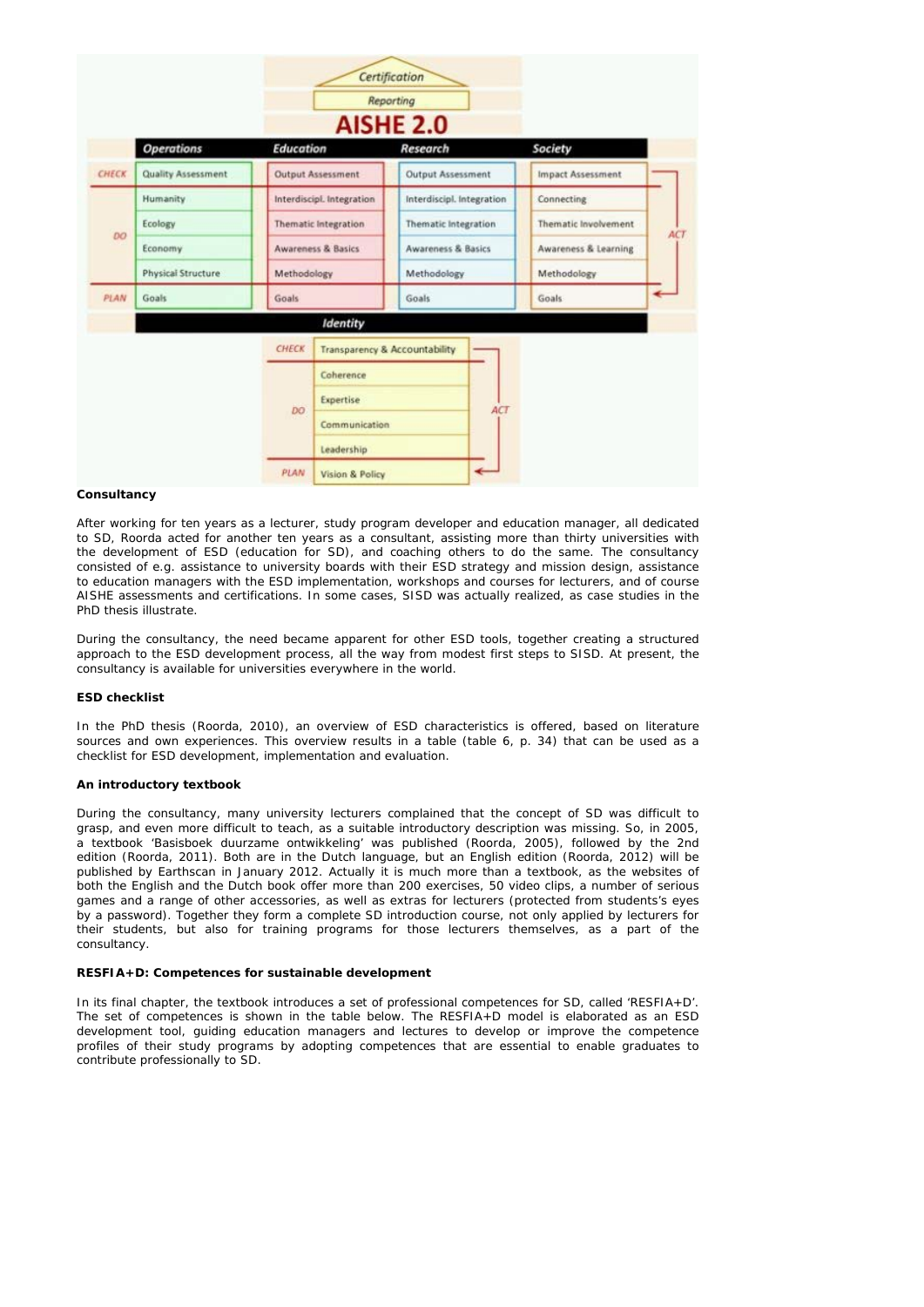| RESFIA+D: Professional competences for sustainable development<br>The section numbers refer to the sections of the Roorda (2011) and Roorda (2012) in which the professional<br>competences are explained and illustrated. |                          |                                                                                                                                                                                      |              |  |  |  |  |  |  |
|----------------------------------------------------------------------------------------------------------------------------------------------------------------------------------------------------------------------------|--------------------------|--------------------------------------------------------------------------------------------------------------------------------------------------------------------------------------|--------------|--|--|--|--|--|--|
| <b>Competence R: Responsibility</b><br>A sustainable professional takes responsibility<br>for the own work.<br>I.e.: the sustainable professional can                                                                      |                          | <b>Competence E: Emotional intelligence</b><br>A sustainable professional projects<br>him/herself on the values and emotions or<br>others.<br>I.e.: the sustainable professional can |              |  |  |  |  |  |  |
| 1. Make a stakeholder analysis based on<br>consequence reach and consequence period                                                                                                                                        |                          | 1. Recognize and respect values or<br>him/herself and or other people and<br>cultures                                                                                                | 54.3         |  |  |  |  |  |  |
| 2. Take personal responsibility                                                                                                                                                                                            | 58.2                     | 2. Distinguish between facts, presumptions<br>and opinions                                                                                                                           | 58.5         |  |  |  |  |  |  |
| 3. Render personal account to society<br>(transparency)                                                                                                                                                                    | \$8.2                    | 3. Cooperate in an inter- and transdisciplinary<br>way                                                                                                                               | 51.3<br>54.8 |  |  |  |  |  |  |
| <b>Competence S: System orientation</b><br>A sustainable professional thinks and works<br>from a systems vision.<br>I.e.: the sustainable professional can                                                                 |                          | Competence T: Future orientation<br>A sustainable professional thinks and works<br>from a future oriented perspective.<br>I.e.: the sustainable professional can                     |              |  |  |  |  |  |  |
| 1. Think in systems, zoom in and out, i.e.<br>alternately think analytically and holistically                                                                                                                              | \$3.5                    | 1. Think in varying timescales; distinguish<br>between short and long term approach                                                                                                  | 55.5         |  |  |  |  |  |  |
| 2. Recognize weaving faults en power sources<br>within systems, apply power sources                                                                                                                                        | $H.2-$<br>$\overline{4}$ | 2. Recognize and utilize non-linear processes                                                                                                                                        | 57.3         |  |  |  |  |  |  |
| 3. Think integrative and chain oriented                                                                                                                                                                                    | 58.3                     | 3. Think innovative, creative, out or the box                                                                                                                                        | 58.4         |  |  |  |  |  |  |
| Competence I: personal Involvement<br>A sustainable professional dedicates<br>him/herself personally for sustainable<br>development.<br>I.e.: the sustainable professional can                                             |                          | <b>Competence A: Action skills</b><br>A sustainable professional acts decisively and<br>competently.<br>I.e.: the sustainable professional can                                       |              |  |  |  |  |  |  |
| 1. Consistently involve sustainable development<br>in the own work as a professional<br>(sustainable attitude)                                                                                                             | 54.7                     | 1. Weigh unweighable aspects and make<br>decisions                                                                                                                                   | 58.5         |  |  |  |  |  |  |
| 2. Work with passion on dreams and ideals                                                                                                                                                                                  | 54.7                     | 2. Deal with uncertainties                                                                                                                                                           | 56.3         |  |  |  |  |  |  |
| 3. Apply the own conscience as the standard                                                                                                                                                                                |                          | 3. Act when the time is ripe, not against the<br>flow: 'do without doing'                                                                                                            | 54.2         |  |  |  |  |  |  |
| Plus: Disciplinary competences for sustainable development (varying per education program or professional<br>group)                                                                                                        |                          |                                                                                                                                                                                      |              |  |  |  |  |  |  |

## **The SD Curriculum Scan**

Another tool is the SD Curriculum Scan, which is used to get an overview of all SD elements and aspects that are present (explicitly or hidden) in a study program (see figure 3). The result is a 'map', enabling to discover 'white spots' related to the discipline of the program.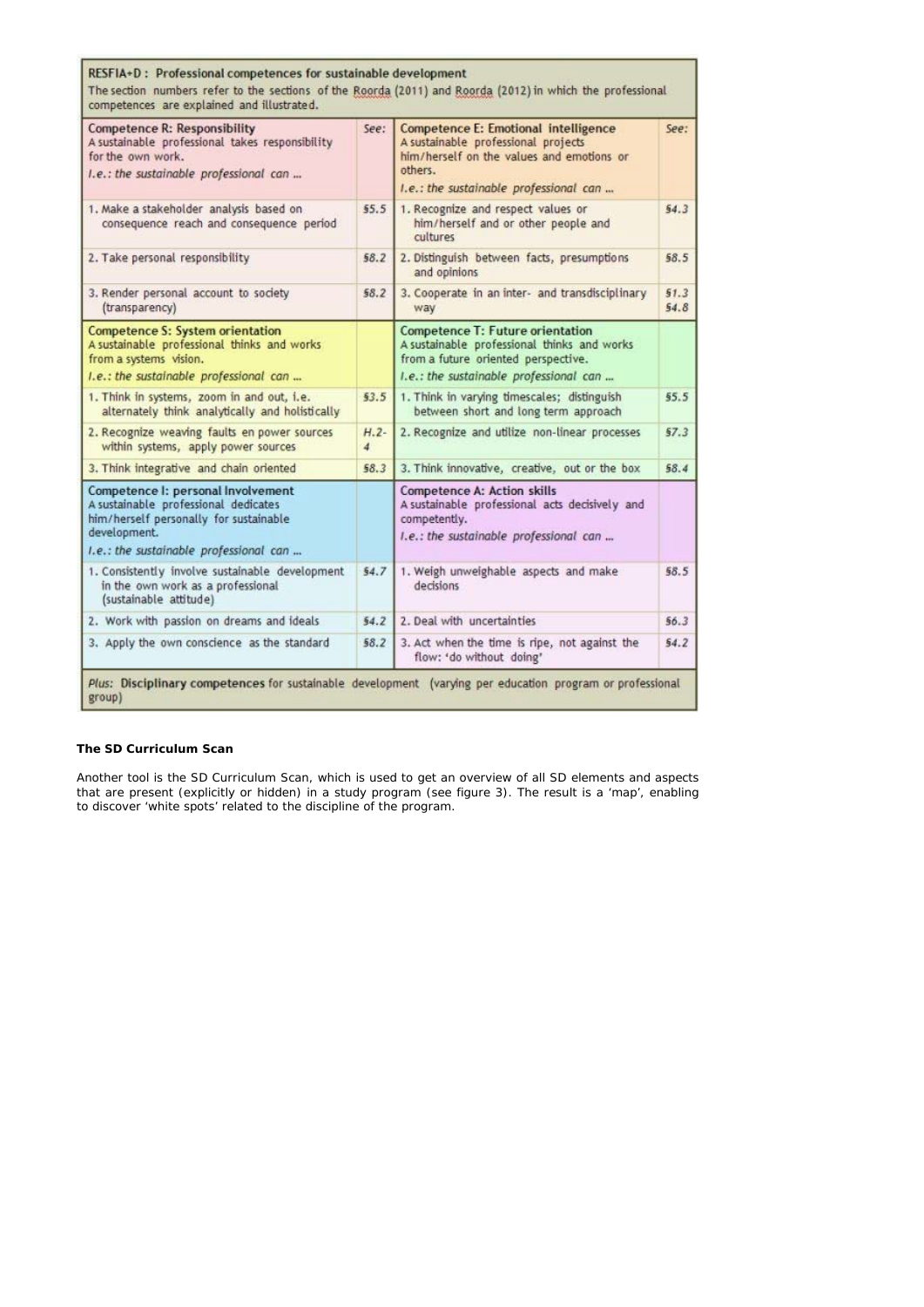

Figure 3: The main topics of the SD Curriculum Scan

#### **References**

Clarke, A., R. Couri (2009): "Choosing an appropriate university or college environmental management system". Journal of Cleaner Production 17 (2009) 971–984.

Cole, L. (2003): "Assessing sustainability on Canadian university campuses: development of a campus sustainability assessment framework". Master's thesis, Royal Roads University, Canada

Corcoran, P.B., A.E.J. Wals (eds.) (2004): "Higher Education and the challenge of sustainability". Kluwer, Dordrecht.

Dam-Mieras, M.C.E. van, A. Lansu, J. de Kraker (2007): "Learning for sustainable development: an innovative approach". In: de Kraker et al (2007).

Fernandes Damião Madeira, A.C. (2008): "Indicadores de sustentabilidade para instituições de ensino superior". Universidade de Aveiro, Porto.

Funtowicz S. & Ravetz, J. (1993): "Science for the post-normal age". Futures 25 (7), p. 739 – 755.

INK (2000): Gids voor toepassing van het INK-managementmodel. INK, 's Hertogenbosch, Netherlands. See: http://www.ink.nl

Jansen, J.L.A. (2008): "Higher Education's contribution for sustainable development: The road to take". GUNI: Higher education in the world 2008. New challenges, changing roles: Steering a course for human and social development.

Kraker, J. de, A. Lansu, R. van Dam-Mieras (2007): "Crossing boundaries. Innovative learning for sustainable development in higher education". Verlag für Akademische Schriften, Frankfurt am Main.

Lang, J., I. Thomas, A. Wilson (2006): "Education for Sustainability in Australian Universities: Where is the Action?" Australian Journal of Environmental Education, vol. 22(2), 2006.

Lozano-Ros, R. (2003): "Sustainable Development in Higher Education. Incorporation, assessment and reporting of sustainable development in higher education institutions". Master's thesis, International Institute for Industrial Environmental Economics (IIIEE), Lund, Sweden.

Maguire, C.J. (2009): "Preparing for the Future: Revisiting Agriculture and Environment Education in Asia". World Bank, Washington DC, USA.

Martsinkevich, G.I. (2008): "Analysis of Professional Environmental Education in the Universities of the Repubic of Belarus". Tempus Project "Analysis and action for higher environment education in Belarus", Minsk.

MESA (2006): "Institutional Capacity Development for ESD". MESA (Mainstreaming Environment & Sustainability into African Universities) Partnership.

Nuland, Y. Van, G. Broux, L. Crets, W. De Cleyn, J. Legrand, G. Majoor, G. Vleminckx (1999): "Excellent. A guide for the implementation of the EFQM-Excellence model". EFQM, Blanden (Belgium)

Oyen, C. van (2008): "Tempus in de praktijk: Hoger milieuonderwijs in Wit-Rusland". Europa Expresse 16, July 2008.

Roorda, N. (2001): "AISHE – Assessment Instrument for Sustainability in Higher Education". Publication in Dutch and English: Stichting Duurzaam Hoger Onderwijs (DHO), Amsterdam. Swedish translation (December 2008): "AISHE: Självvärderingsverktyg för hållbar utveckling i högre utbildning", Mälardalens högskola, Eskilstuna, Västerås.

Roorda, N. (2004): "Policy development for sustainability in higher education – results of AISHE audits". Chapter 24 of: Corcoran & Wals (eds.) (2004), pp. 305 – 318.

Roorda, N. (2005): "Basisboek Duurzame Ontwikkeling". Wolters-Noordhoff, Groningen.

Roorda, N. (2010): PhD thesis: "Sailing on the winds of change. The Odyssey to Sustainability of the Universities of Applied Sciences in the Netherlands". Maastricht University.

Roorda, N. and F. Pérez Salgado (2007): "Quality management of higher education for sustainable development: principles and assessment". In: de Kraker et al (2007), pp. 259 - 284.